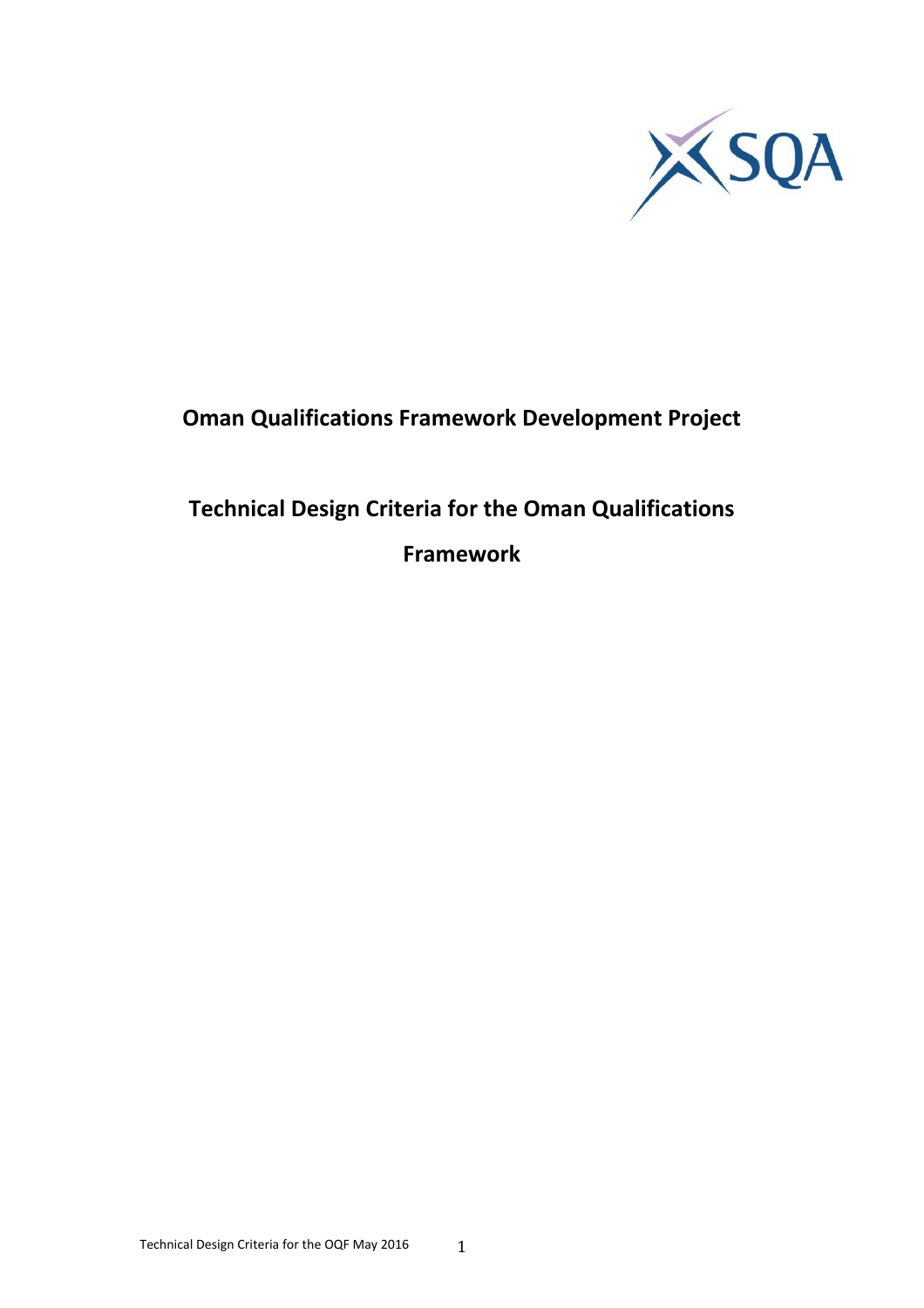## Contents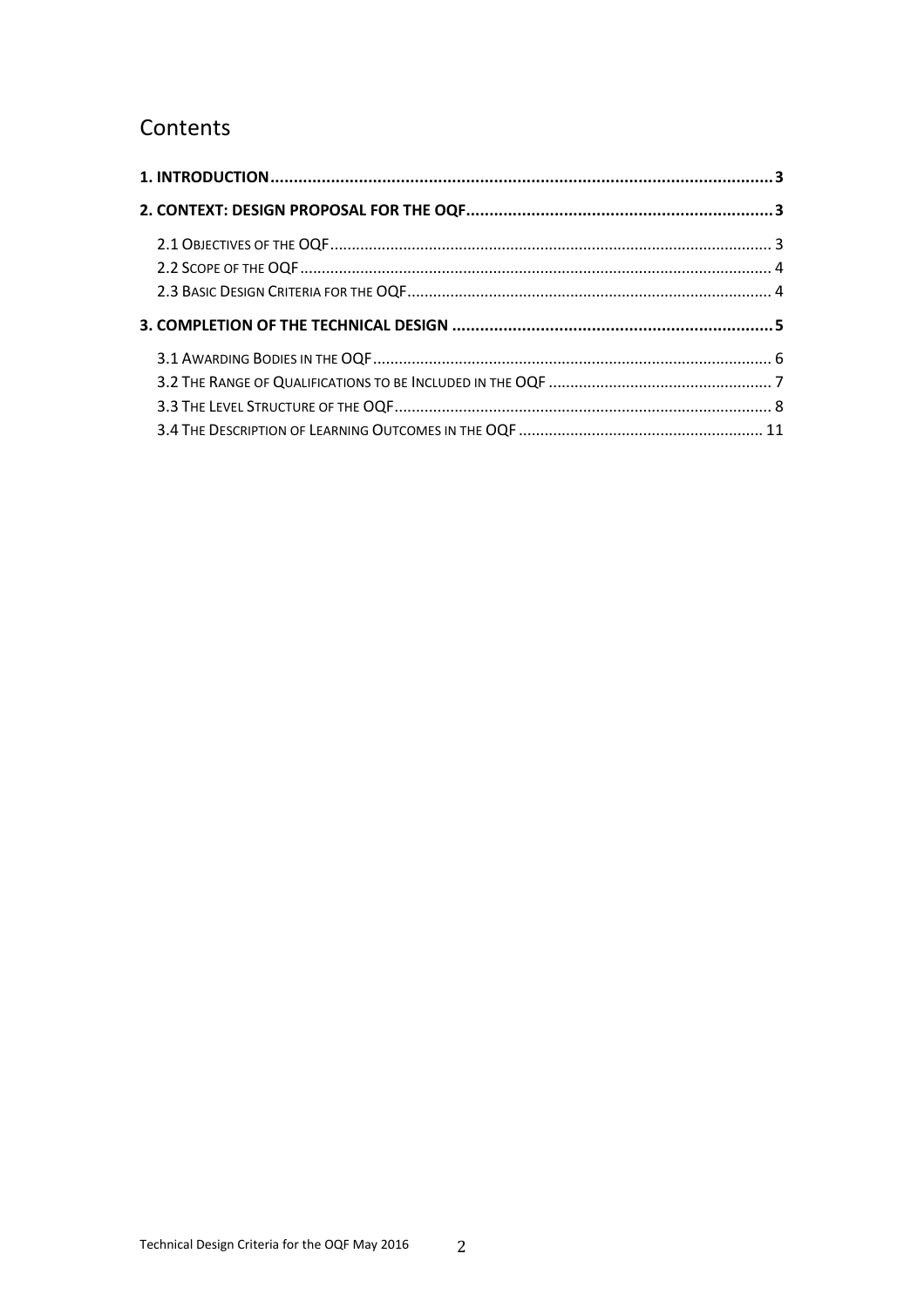## <span id="page-2-0"></span>**1. INTRODUCTION**

The Technical Design Criteria for the OQF sets out the foundation technical structures for the framework. As the implementation of the framework proceeds there may be a need to develop further technical criteria.

## <span id="page-2-1"></span>**2. CONTEXT: DESIGN PROPOSAL FOR THE OQF**

The Conceptual Design Framework for the OQF traces the development process undertaken for the OQF, arriving at the identification of goals and objectives, and setting out a range of basic design criteria for the OQF. The overall proposal is for a framework that:

- Classifies all qualifications in Oman;
- Provides an international reference point for Omani qualifications, and;
- Supports the development of new qualifications in the future.

This can be described as a comprehensive, relational NQF with reforming potential.

## <span id="page-2-2"></span>**2.1 Objectives of the OQF**

The key overarching objective is that the OQF should be the leading element in a process of building a more integrated system of qualifications in Oman, capable of responding to the changes that will arise from globalisation, the modernisation of the economy in Oman and emerging labour market trends. This future-oriented system should be focused on meeting the various needs of learners and employers.

To meet this broad objective the OQF should:

- Provide a clear and consistent means of describing and comparing all qualifications in Oman, inclusive of basic education, school education, technological and vocational education and training (TVET), higher education and professional sectors;
- Provide a benchmark and reference point for the recognition in Oman of foreign qualifications and for the recognition of Oman qualifications abroad;
- Provide a structure that can support:
	- o the development of new qualifications to consistent standards, based on learning outcomes;
	- o the recognition of qualifications awarded for the achievement of relatively small sets of learning outcomes; and
	- o the revision of existing qualifications as required;
- Support and strengthen the on-going development of processes for quality assurance in education and training;
- Provide a frame of reference for a wide range of TVET qualifications;
- Provide a design basis for new qualifications;
- Support the parity of esteem between qualifications awarded for learning in TVET and in higher education;
- Clarify the routes by which learners can progress through the systems of qualifications in Oman, and supports the development of new, more flexible progression possibilities for learners;
- Support the reform of the qualifications systems in Oman so that they will provide appropriate recognition of learning outcomes achieved. Such reforms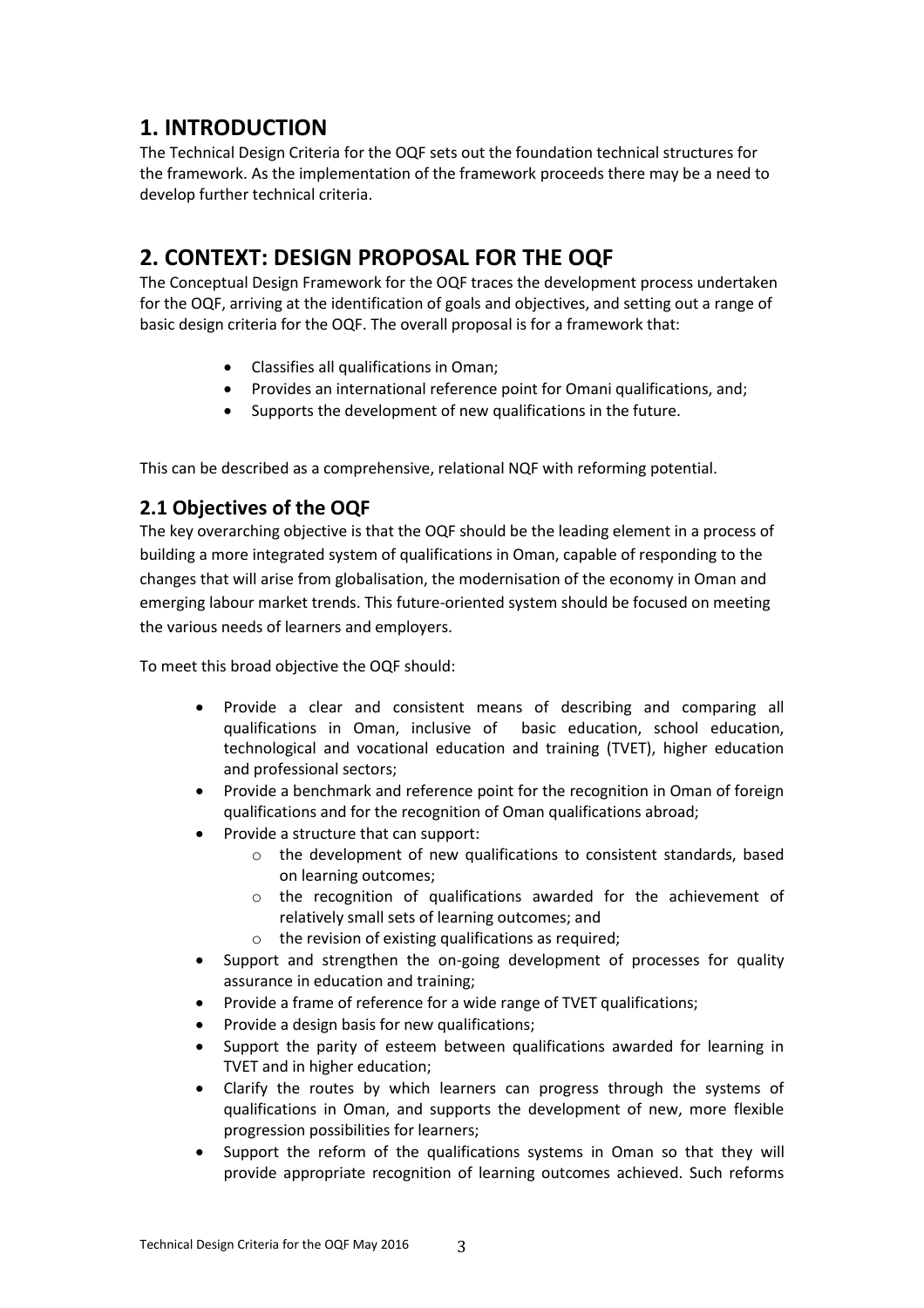could include the use of credit accumulation and transfer (CAT) and processes for the recognition of prior learning (RPL).

While these direct objectives should be the primary influence on the design of the OQF, it is also important to take account of the many potential wider uses and benefits of a national qualifications framework in Oman:

- The OQF will be a significant resource for the bodies engaged in the processes of licensing and accrediting providers of education and training;
- The OQF will have significant potential in offering an effective benchmark for the evaluation of foreign qualifications.

### <span id="page-3-0"></span>**2.2 Scope of the OQF**

As the single structure for the comprehensive classification of qualifications in Oman, the OQF will:

- Include all quality-assured<sup>1</sup> qualifications in school education, TVET and higher education and professional qualifications;
- Allow for the recognition of international qualifications and it is proposed that these are included in, or aligned with, the OQF, as far as possible;
- Allow for the development and inclusion of unit-based or credit-based qualifications designed to suit modular education programs;
- Allow for the development of qualifications that provide appropriate recognition for the learning achievement of those with special needs and adults returning to basic education;
- Support lifelong learning in Oman as it will relate to all qualifications, including those awarded for learning achievements in schools, training centres, the workplace, and higher education institutions from the most basic to the most advanced levels of learning. Also, the framework sets out to encompass recognition for learning in all settings: formal learning; nonformal learning and informal learning.

The National Qualifications Framework for Higher Education<sup>2</sup> is already well established within the higher education sector in Oman, under the aegis of the OAAA. It is envisaged that this framework will be embedded in the OQF and the qualifications awarded in higher education in Oman will be incorporated into the overall structure of OQF levels.

### <span id="page-3-1"></span>**2.3 Basic Design Criteria for the OQF**

To meet the objectives outlined, the proposed model for the OQF is for a framework with reforming potential, designed to address multiple functions. The OQF will provide a frame of reference, domestically and internationally, for existing qualifications, and a basis for the design of new qualifications of widely varying specifications.

l

<sup>1</sup> The quality assurance process for the inclusion of qualifications on the framework is to be developed later, in the implementation of the OQF

<sup>2</sup> <http://www.oaaa.gov.om/Framework.aspx>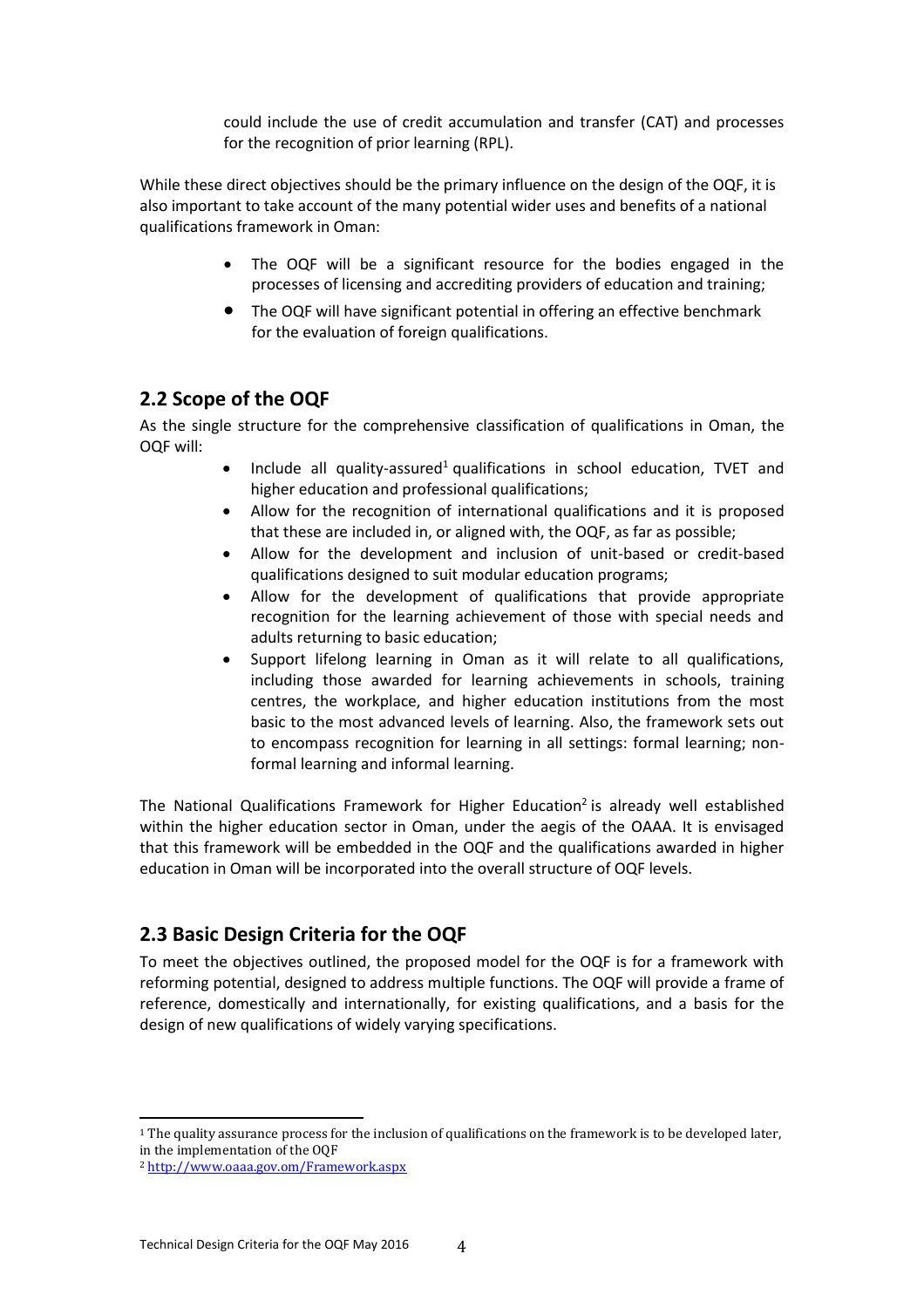The OQF will be a statutory entity and it will be mandatory for all qualifications offered in Oman to be included in the framework, or aligned to it. It should meet the following design criteria:

- The OQF should be a structure of levels with level descriptors that describe the expected learning outcomes at each level;
- The OQF should have an associated table of definitions of key terminology.

The OQF should have policies and procedures to define and regulate its establishment and implementation in the education and training systems of Oman, to address:

- additional classification and descriptive instruments that may be employed in the OQF, such as conventions on qualification titles, use of credit rating, classification by learning sector;
- the mechanisms for the inclusion of qualifications, including professional qualifications, in the framework;
- arrangements for the maintenance of a register of the qualifications in the OQF;
- policies to promote learner mobility and progression through the system of qualifications, including arrangements for the recognition of prior learning, for the recognition of non-formal and informal learning, and for the use of credit systems.

## <span id="page-4-0"></span>**3. COMPLETION OF THE TECHNICAL DESIGN**

This paper deals with the technical aspects of the OQF design criteria as described above. It sets out:

- The range of bodies awarding qualifications in the OQF;
- The range of qualifications to be included in the OQF;
- The levels structure of the OQF;
- The basis for description of learning outcomes;
- The level descriptors of the OQF.

This agenda addresses the initial foundation technical structures of the OQF. As the implementation of the framework proceeds there may be a need to develop further technical criteria, such as specifications for qualifications types, conventions on qualification titles, use of credit rating to define the relative 'sizes' of qualifications, classification of qualifications by learning sector.

Other design criteria are dealt with in the context of the initial implementation plan for the OQF, which outlines policies and procedures for the establishment of a range of implementation structures and mechanisms, including:

- Criteria for the inclusion of qualifications in the framework;
- Policies to promote learner mobility and progression through the system of qualifications, including arrangements:
	- o for the recognition of prior learning;
	- o for the recognition of non-formal and informal learning, and;
	- o for the use of credit systems;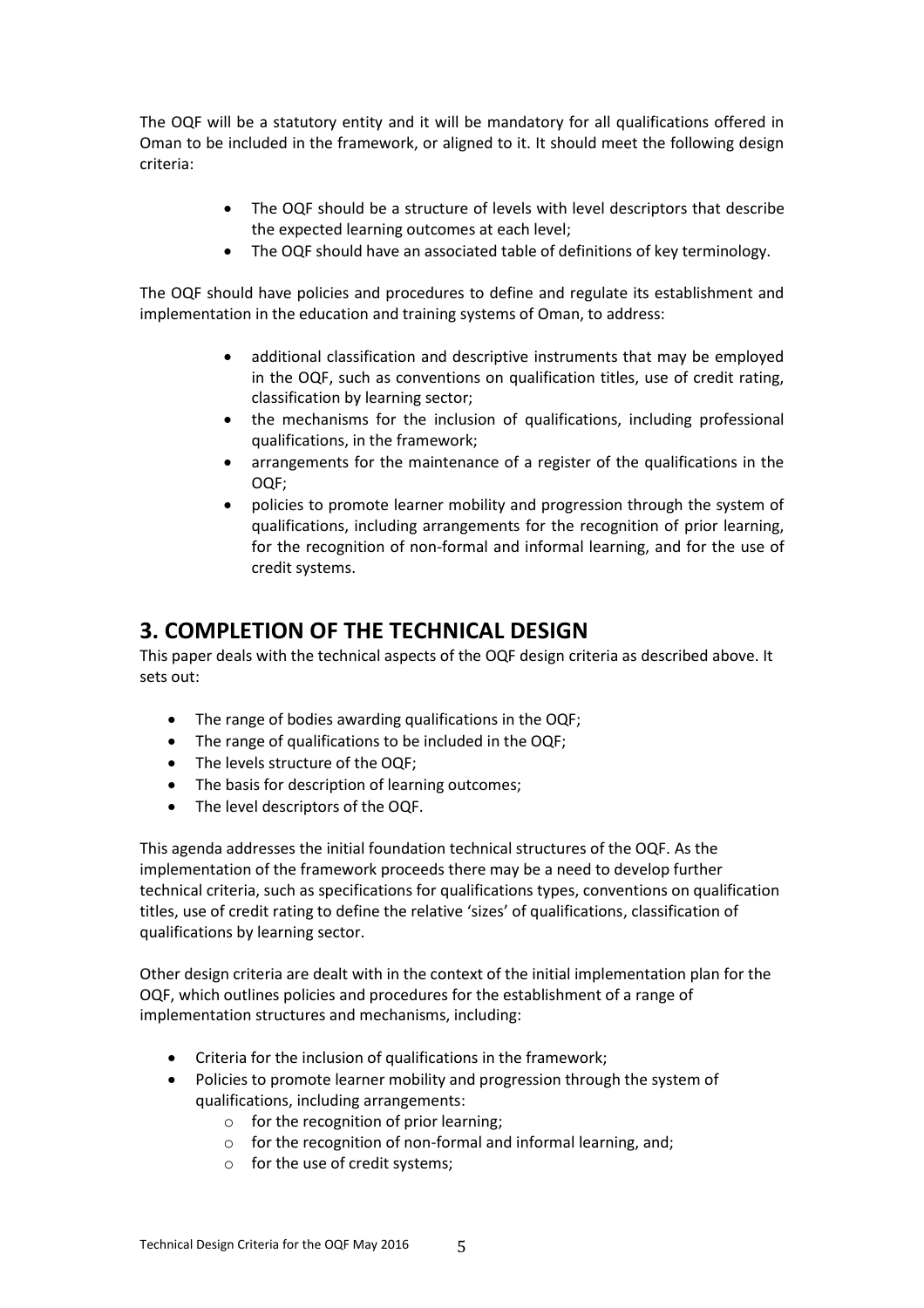Arrangements for the development and maintenance of a register of qualifications in the framework.

### <span id="page-5-0"></span>**3.1 Awarding Bodies in the OQF**

The Report on the Environmental Scan of Qualifications, which was undertaken in the course of the OQF Development project, lists all of the general types of qualifications awarded in Oman. The data gathered for each type of qualification includes listings of the relevant Awarding Bodies and Supervising Authorities, as well as the ranges of qualifications for which they are responsible. An analysis of this data indicates that the distribution of responsibilities is as set out in the following table:

|                                         | <b>Supervising</b><br><b>Authority</b> | Awarding<br><b>Body</b> | Programme<br>Provider |
|-----------------------------------------|----------------------------------------|-------------------------|-----------------------|
| <b>Sultan Qaboos University</b>         | x                                      | x                       | x                     |
| <b>Oman Medical Speciality Board</b>    | X                                      | x                       | x                     |
| Ministry of Education                   | x                                      | X                       |                       |
| Ministry of Higher Education            | x                                      | X                       |                       |
| Ministry of Manpower                    | X                                      | X                       |                       |
| Ministry of Health                      | x                                      | X                       |                       |
| Ministry of Defence                     | x                                      | X                       |                       |
| Ministry of Awqaf and Religious Affairs | x                                      | X                       |                       |
| Ministry of Justice                     | X                                      | X                       |                       |
| Royal Oman Police                       | x                                      | X                       |                       |
| A 'Sharqiya University                  |                                        | X                       | X                     |
| <b>Oman Medical College</b>             |                                        | x                       | x                     |
| Sohar University                        |                                        | X                       | x                     |
| University of Nizwa                     |                                        | X                       | x                     |

#### **Notes:**

- The Ministry of Defence functions as joint awarding body with several military bodies: Royal Air Force of Oman; Royal Army of Oman; National Defence College; Royal Naval Academy; Armed Forces Medical Services School; Command and Staff College.
- The Ministries of Justice and of Awqaf and Religious Affairs supervise just one qualification each; the other Ministries supervise ranges of qualifications.
- The institutions that are both programme providers and awarding bodies come under the supervision of the Ministry of Higher Education. The exceptions are Sultan Qaboos University, which is autonomous, and the Oman Medical Speciality Board. The overall effect is that responsibility for all Omani qualifications can be traced to a statutory body, in most cases to a Ministry.
- The Ministry of Manpower supervises and awards qualifications for a very wide range of qualifications in the TVET sector, via two General Directorates within the Ministry.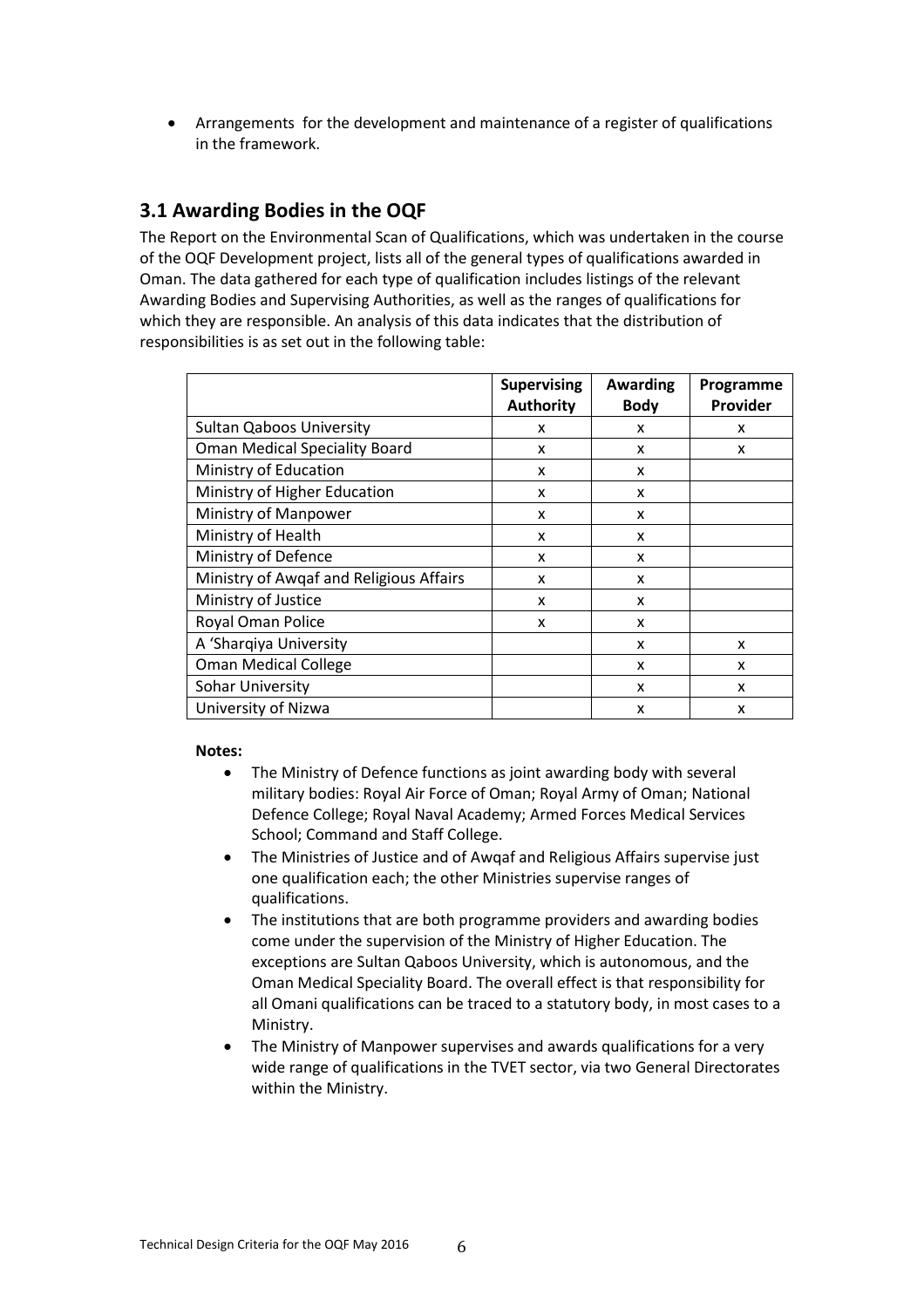## <span id="page-6-0"></span>**3.2 The Range of Qualifications to be Included in the OQF**

The Report on the Environmental Scan of Qualifications, which was undertaken in the course of the OQF Development project, lists all of the general types of qualifications awarded in Oman (e.g. Vocational Diploma, or Advanced Diploma) and also many of the specific qualifications awarded (e.g. Advanced Diploma in Military Naval Science, or Bachelor in General Nursing). The range of types of qualifications comprises:

- **School Qualifications:**
	- o General Education Certificate;
	- o General Education Diploma.
- **TVET Qualifications:**
	- o Vocational Certificates;
	- o Certificate of Vocational Competency Semi-skilled;
	- o Certificate of Vocational Competency Skilled;
	- o Certificate of Vocational Competency Craftsman;
	- o Vocational Diploma;
	- o Diploma of Technology;
	- o Advanced Diploma of Technology;
	- o Bachelor of Technology.
- **Higher Education Qalifications:**
	- o Certificate;
	- o Diploma;
	- o Advanced Diploma;
	- o Bachelor Degree;
	- o Graduate Diploma Postgraduate Diploma;
	- o Masters Degree;
	- o Doctorate.

All of these types of qualifications will be included in the OQF. In the TVET sector, a wide variety of Vocational Certificates is awarded, and the mode of inclusion of these qualifications will be established in the criteria for the inclusion of qualifications in the framework.

There are some new types of qualifications under development: a General Vocational Education Diploma; a new Apprenticeship qualification system that will replace the three Certificates of Vocational Competency; a new Vocational Diploma for programmes in the Private Training Institutes sector. These qualifications will be included in the OQF.

### **3.2.1 Foreign and International Qualifications**

In addition to these Omani qualifications, many programmes in education and training in Oman lead to foreign qualifications, or the qualifications of international awarding bodies. These include:

- **School Sector**
	- o International General Certificate of Secondary Education (IGCSE);
	- o General Certificate of Secondary Education (GCSE);
	- o General Certificate of Education (GCE, at O Level and A Level);
	- o International Baccalaureate Certificate / Diploma.
- **TVET Sector**
	- o ACCA Certificates;
	- o Foreign and international Vocational Certificates.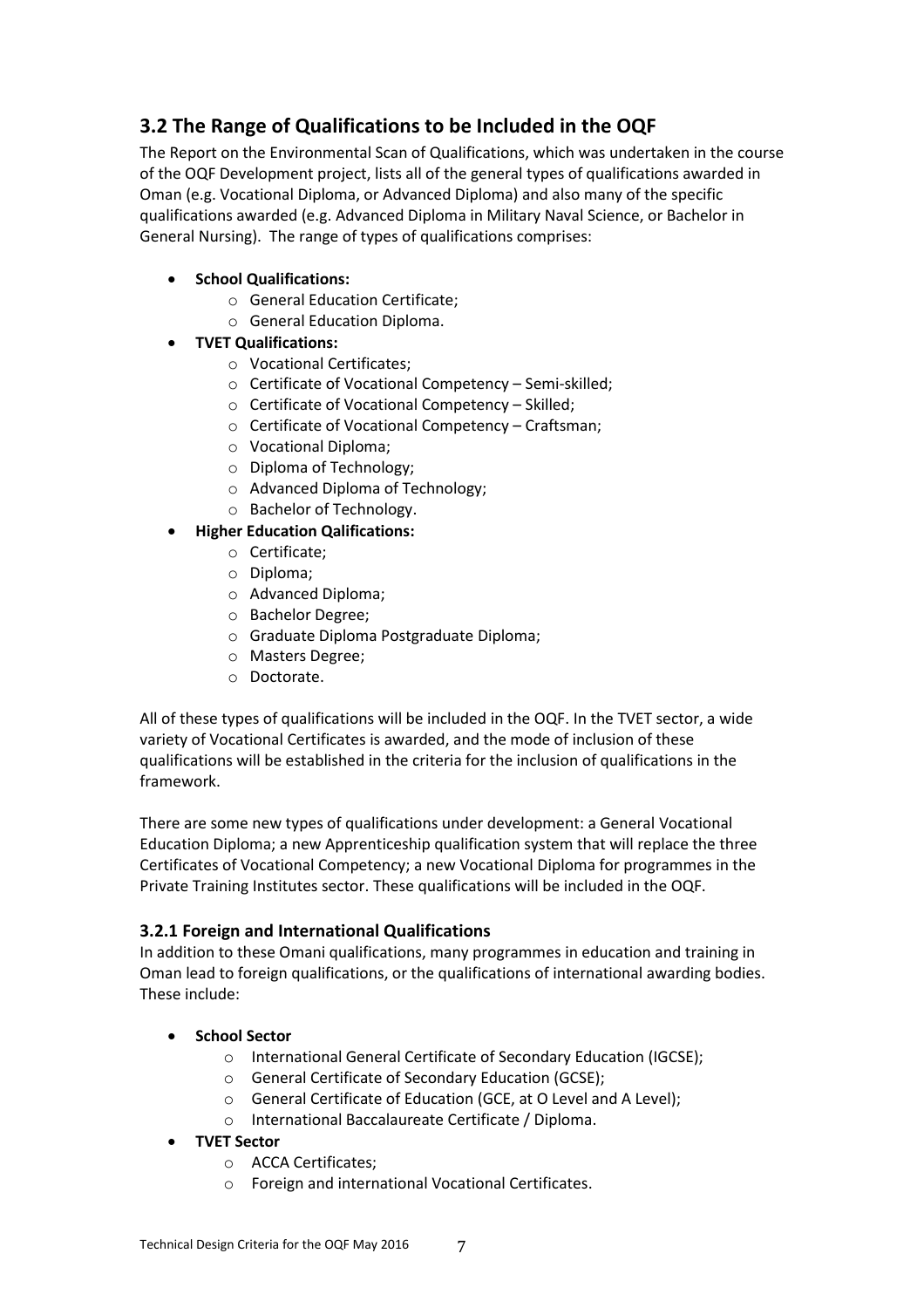**Higher Education Sector** - Many higher education programmes in Oman, particularly in the private colleges and universities, lead to qualifications of foreign and international awarding bodies. These include ACCA certificates, and awards equivalent to all levels of the Oman Academic Qualifications Framework up to Masters from institutions in UK, Austria, Spain, Ireland and India.

Protocols for the inclusion of foreign and international qualifications in the OQF will be developed in the criteria for the inclusion of qualifications in the framework, in the course of the implementation of the OQF. It will be necessary to agree these protocols with the relevant awarding bodies or, where appropriate, to establish the alignment of these qualifications to the OQF levels through a process of international referencing of the OQF. The initial listing of qualifications on the OQF will not include foreign and international qualifications.

### **3.2.2 Former or Obsolete Qualifications**

Several types of qualifications have been identified that are no longer awarded, but that are still held by citizens in Oman; apart from their value to the individual as recognition of their learning achievement, many of these qualifications still have value in the workplace. These qualifications will not be included in the primary listings of the OQF, but an alternative mode of inclusion of these qualifications will be established in the criteria for the inclusion of qualifications in the framework.

## <span id="page-7-0"></span>**3.3 The Level Structure of the OQF**

The basic deciding factor in establishing the number of levels in an NQF is that it should be sufficient to accommodate all of the qualifications deemed relevant for inclusion. Other factors may influence decisions about the number of levels – for example, a policy of ensuring easy referencing to a meta-framework (such as the EQF), or a policy of alignment to the qualifications systems of neighbouring countries or countries with a shared labour market. Most countries introducing a qualifications framework take into account the need to include new qualifications that are planned. Some countries insert levels to encourage the development of new qualifications where there are perceived gaps in the system.

In the case of the OQF, an analysis of the range of qualifications to be included indicates that a framework of eight levels could provide appropriate classification and differentiation between the types of qualifications. However, this approach does not take account of the need to accommodate new qualifications that are under development. Also, while it has not yet been possible to differentiate between the many Vocational Certificates awarded in the TVET sector, it is anticipated that these may require several levels to ensure accurate classification. A further issue is that the Benchmarking activity, and its associated consultation process, identified a desire that the OQF should be able to accommodate qualifications that could be developed to recognise the achievement of very basic learning outcomes. Taking all of these factors into account, a framework of ten levels is identified as the optimal structure for the OQF.

While there is clear agreement among stakeholders that the OQF should be the single structure for the classification of all qualifications in Oman, there were some responses to the Benchmarking consultation that advised that the OQF should have multi-strands for different categories of qualifications. Another consideration is that there is an established classification of higher education qualifications in Oman, the Oman Academic Qualifications Framework, and there was strong agreement in the Benchmarking consultation that this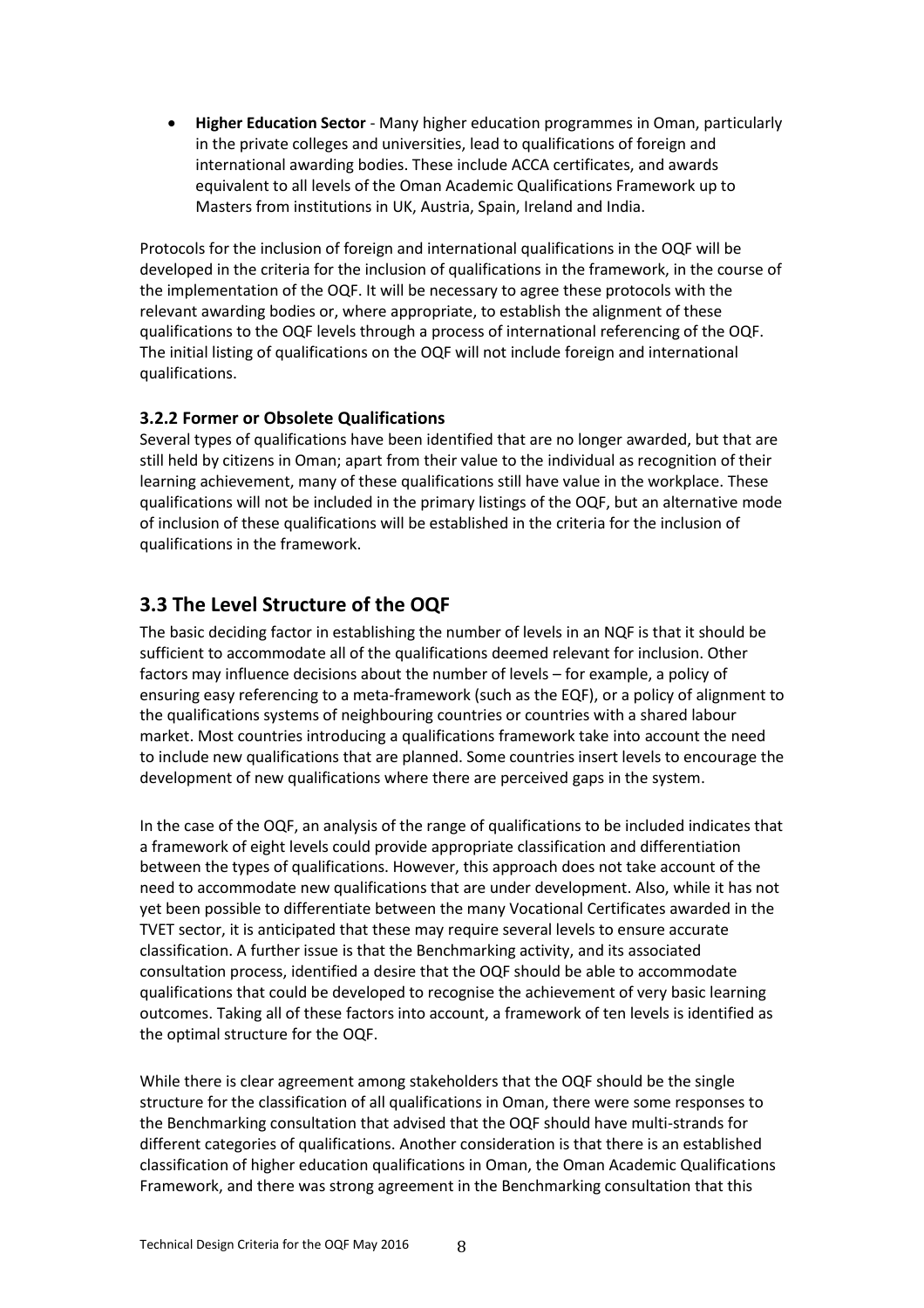should be embedded in the OQF. Taking account of this guidance from stakeholders, the level structure of the OQF is to be presented as a multi-stranded structure, as in the diagram on the following page.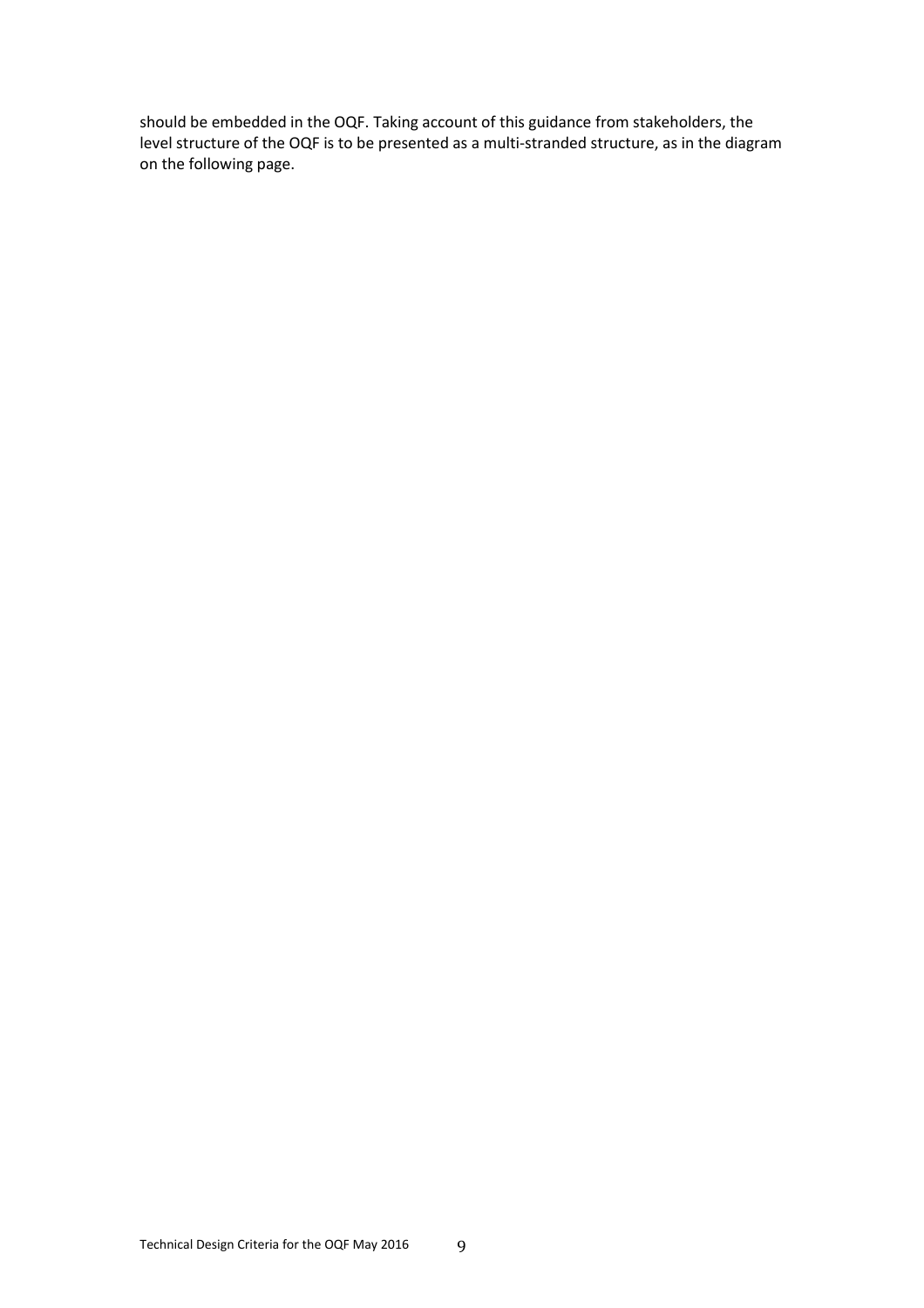#### **This table is for illustrative purposes only.**

| ACADEMIC<br>NQF         | OQF                     | H.E<br><b>QUALIFICATIONS</b>                          | T.V.E.T<br><b>QUALIFICATIONS</b>                                                                                                          | <b>GENERAL EDUCATION/ SCHOOL</b><br><b>QUALIFICATIONS</b> |
|-------------------------|-------------------------|-------------------------------------------------------|-------------------------------------------------------------------------------------------------------------------------------------------|-----------------------------------------------------------|
| 6                       | 10                      | <b>Doctoral Degree</b>                                |                                                                                                                                           |                                                           |
| 5                       | $\mathbf{9}$            | <b>Master's Degree</b><br><b>Postgraduate Diploma</b> |                                                                                                                                           |                                                           |
| 4                       | 8                       | <b>Bachelor's Degree</b><br><b>Graduate Diploma</b>   | <b>Bachelor of Technology</b>                                                                                                             |                                                           |
| $\overline{\mathbf{3}}$ | $\overline{7}$          | <b>Advanced Diploma</b>                               | <b>Advanced Diploma of Technology</b>                                                                                                     |                                                           |
| $\overline{2}$          | 6                       | <b>Diploma</b>                                        | <b>Diploma of Technology</b><br><b>Vocational Diploma</b>                                                                                 |                                                           |
| $\mathbf{1}$            | 5                       | <b>Certificate</b>                                    | <b>Certificate of Vocational</b><br>Competency - Craftsman <sup>1</sup>                                                                   |                                                           |
|                         | 4                       |                                                       | <b>Certificate of Vocational</b><br>Competency - Skilled <sup>2</sup>                                                                     |                                                           |
|                         | $\overline{\mathbf{3}}$ |                                                       | <b>General Vocational Education</b><br>Diploma <sup>4</sup><br><b>Certificate of Vocational</b><br>Competency - Semi-Skilled <sup>3</sup> | <b>General Education Diploma</b>                          |
|                         | $\overline{2}$          |                                                       | <b>Vocational Certificates</b>                                                                                                            | <b>General Education Certificate</b>                      |
|                         | $\mathbf{1}$            |                                                       | <b>Access Certificate<sup>5</sup></b>                                                                                                     |                                                           |

**Notes:** 

 $\overline{a}$ 

**1,2,3 - These three qualifications are to be replaced by a certificate of Apprenticeship in accordance with bylaw of September 2015**

**4 - This qualification is under development** 

**5 - Access certificates may be developed to provide certification for certain elementary learning achievements**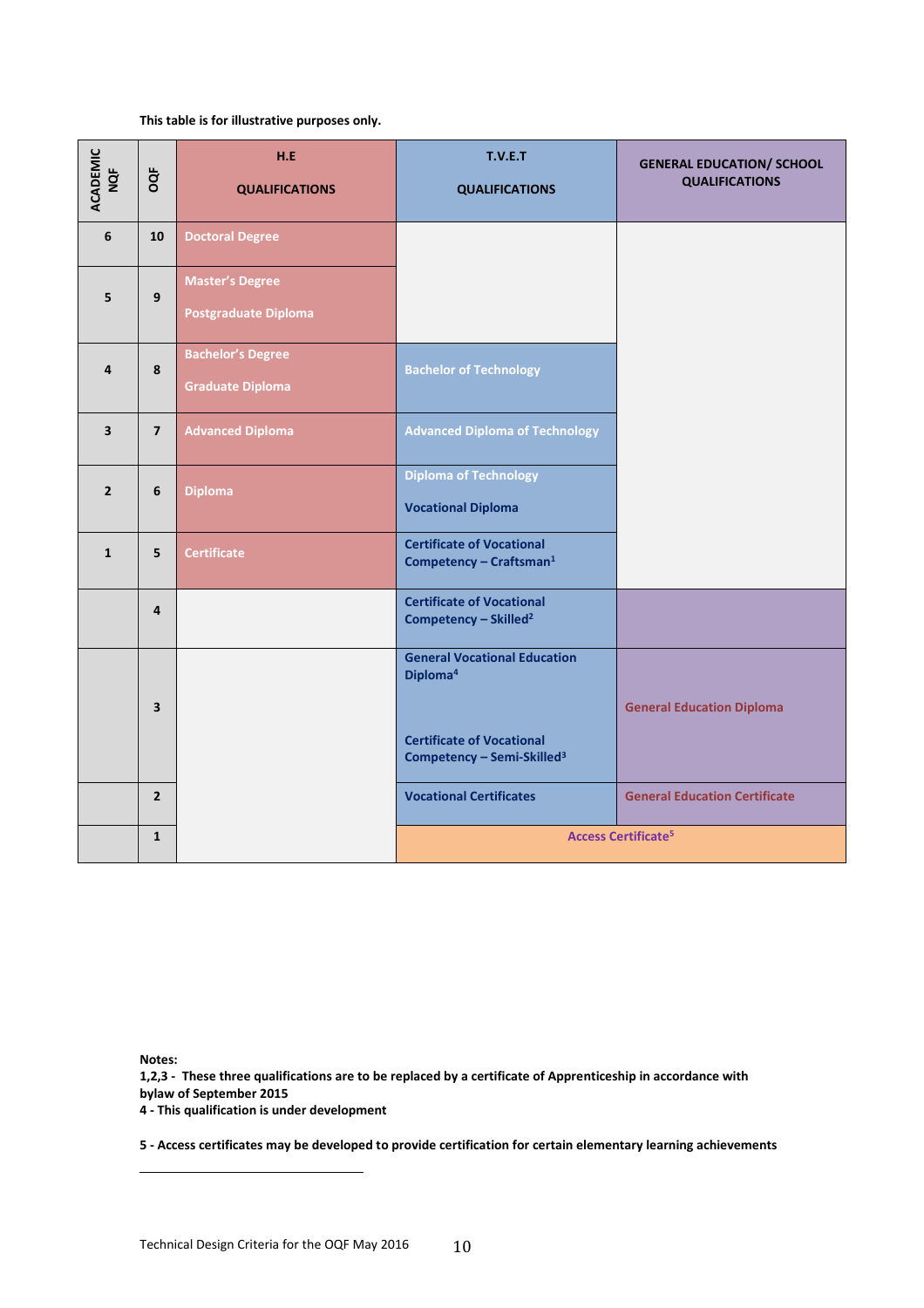## <span id="page-10-0"></span>**3.4 The Description of Learning Outcomes in the OQF**

The Basic Design Criteria for the OQF set out that it is to be a structure of levels with level descriptors that describe the expected learning outcomes at each level. The first step in addressing this requirement is to establish the basis on which learning outcomes are to be described. The Benchmarking Report (in Appendix 3) compares the approaches taken in the seven NQFs that were reviewed. In all seven, the level descriptors are made up of statements about the nature of the learning outcomes required at each level; the statements are set out under headings. All seven NQFs adopt 'knowledge' and 'skills' as headings, and also one or more headings that describe aspects of 'competence'.

The starting point for the development of a methodology for the description of learning outcomes in the OQF is a consideration of how this is done in the Oman Academic Qualifications Framework (OAQF). This framework classifies the qualifications awarded in higher education in Oman, and in the Colleges of Technology from the TVET sector. As outlined above, there was strong agreement in the Benchmarking consultation that the OAQF should be embedded in the OQF. Also, the (2014) decision of the Education Council, directing that a comprehensive national qualifications framework be developed, recommended that this be done by further developing the existing OAQF.

### **3.4.1 Learning Outcomes in the OAQF**

The OAQF was designed with two purposes, to provide:

- Consistency in programme design and award titles, and;
- Equivalence of standards in comparison with respected international institutions of Higher Education.

The OAQF level descriptors are suitable for these two purposes. The OAQF sets out that "the (expected learning outcomes) statements are generic descriptions grouped grouped under the headings: Knowledge, Cognitive Skills, and General Competencies." The descriptors developed on this basis are richer and more complex than this three-heading definition would suggest. They include statements under a fourth heading, Qualities of Holders of the (Bachelors) Degree, which further describe the learning outcomes for each type of qualification. In addition, each OAQF descriptor has a preamble that sets out information about the credit rating of the qualification, refers to the nature of typical programmes, and includes some (mostly summary) statements about expected learning outcomes. The OAQF descriptors are generally very suitable as a basis for promoting consistency of programme design in higher education.

The OAQF descriptors are generally similar in structure to the descriptors in higher education qualifications frameworks that are found in many Anglophone countries, for example the Framework for Higher Education Qualifications in England, Wales and Northern Ireland<sup>4</sup>. The OAQF descriptors would support the comparison of standards with other higher education qualifications frameworks.

l

<sup>&</sup>lt;sup>4</sup> The Quality Assurance Agency for Higher Education, see

http://www.qaa.ac.uk/en/Publications/Documents/Framework-Higher-Education-Qualifications-08.pdf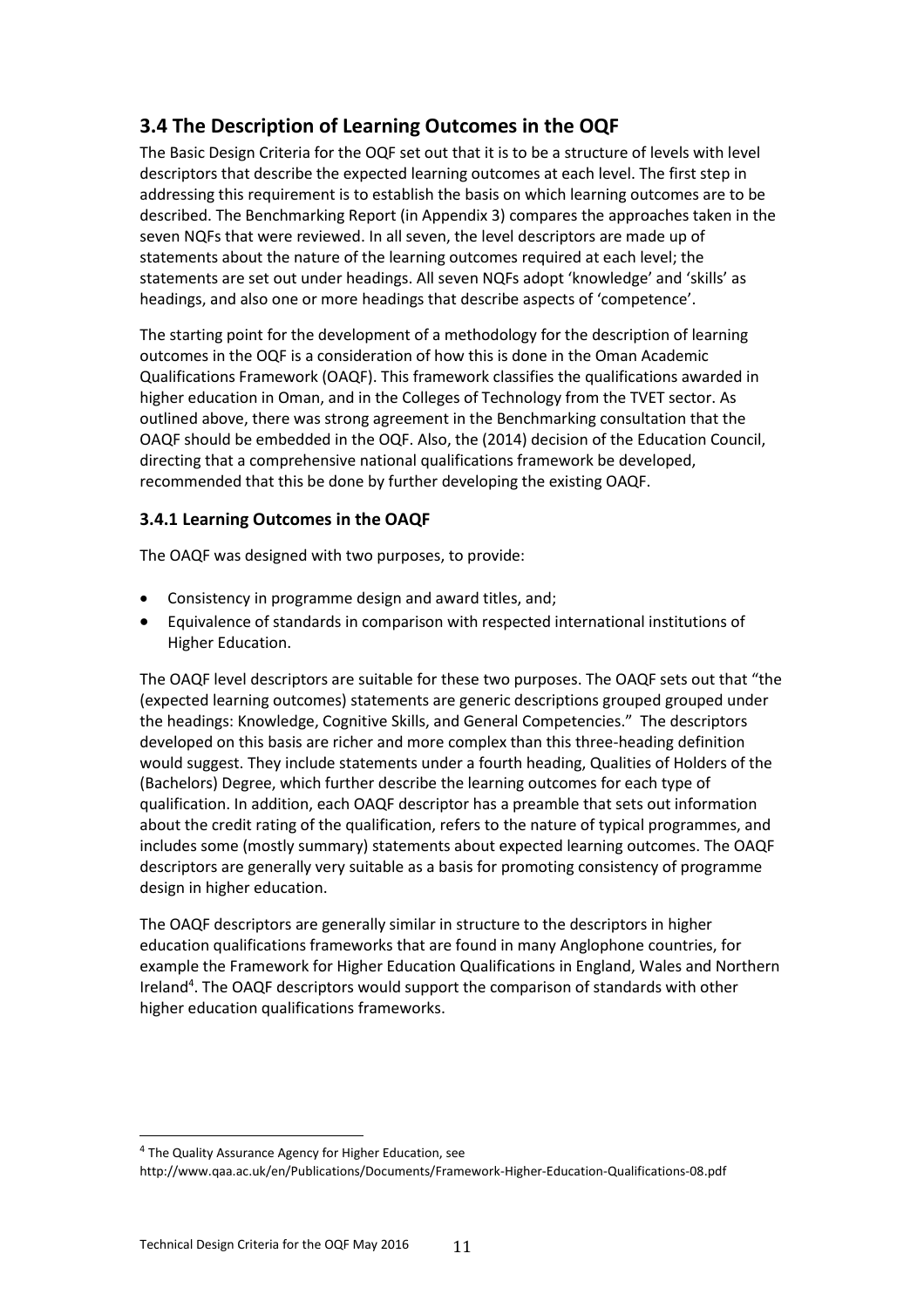### **3.4.2 Learning Outcomes in the OQF**

The objectives of the OQF are quite different from the purposes of the OAQF:

- To classify all qualifications in Oman;
- To provide an international reference point for Omani qualifications, and;
- To support the development of new qualifications in the future.

The objectives are elaborated in section 2.1 above. The key word in the original design brief for the OQF is that it should be a comprehensive framework, and this is reflected in the very broad scope of the OQF as described in section 2.2 above. The OQF levels therefore need to function as a classification instrument for a wide range of types of qualifications, to be used by a diverse community of awarding bodies, supervising bodies, programme providers and institutions. In particular, it is necessary for the OQF level descriptors to be able to reflect learning outcomes associated with qualifications from the TVET sector that emphasise practical skills and professional competence. The international referencing function of the OQF is focused on relationships with other national and meta-frameworks of qualifications. The OQF is also intended to provide a basis for the development of new qualifications. The key features required of the level descriptors for a qualifications framework to fulfil this range of functions are clarity, consistency of language and comparability in the description of learning outcomes.

Taking into account the needs arising out of the objectives of the OQF and also the desire to embed the OAQF into the new framework, the approach to the development of level descriptors for the OQF is to adopt the core OAQF categorisation of learning outcomes under three headings, with modifications to enable the descriptors to fulfil the wider functions of the OQF. These modifications are as follows:

- The Cognitive Skills heading is simplified to Skills; under this heading, statements will refer to levels of cognitive skills and technical skills;
- The General Competencies heading is amended to General Competence; under this heading, statements will refer to learning outcomes under four sub-headings:
	- o Autonomy and responsibility;
	- o Learning skills;
	- o Communication skills;
	- o Employability.
- The description of program features in the preamble to each OAQF descriptor is removed, and this information could be included in the Qualification Type specifications that may be developed for the OQF in the course of implementation of the framework; instead, the OQF descriptors provide a brief summary of the Qualities of Holders of qualifications at each level.

Summarising, the OQF level descriptors comprise statements defining the learning outcomes required for the award of a qualifications at each level, set out in terms of:

- Knowledge;
- Skills (incorporating cognitive and practical skills);
- General Competences (incorporating autonomy/responsibility, learning skills, communication skills and employability).

For each level there is a non-definitive, brief summary of the overall learner achievement associated with the level, under the heading of Qualities of Holders.